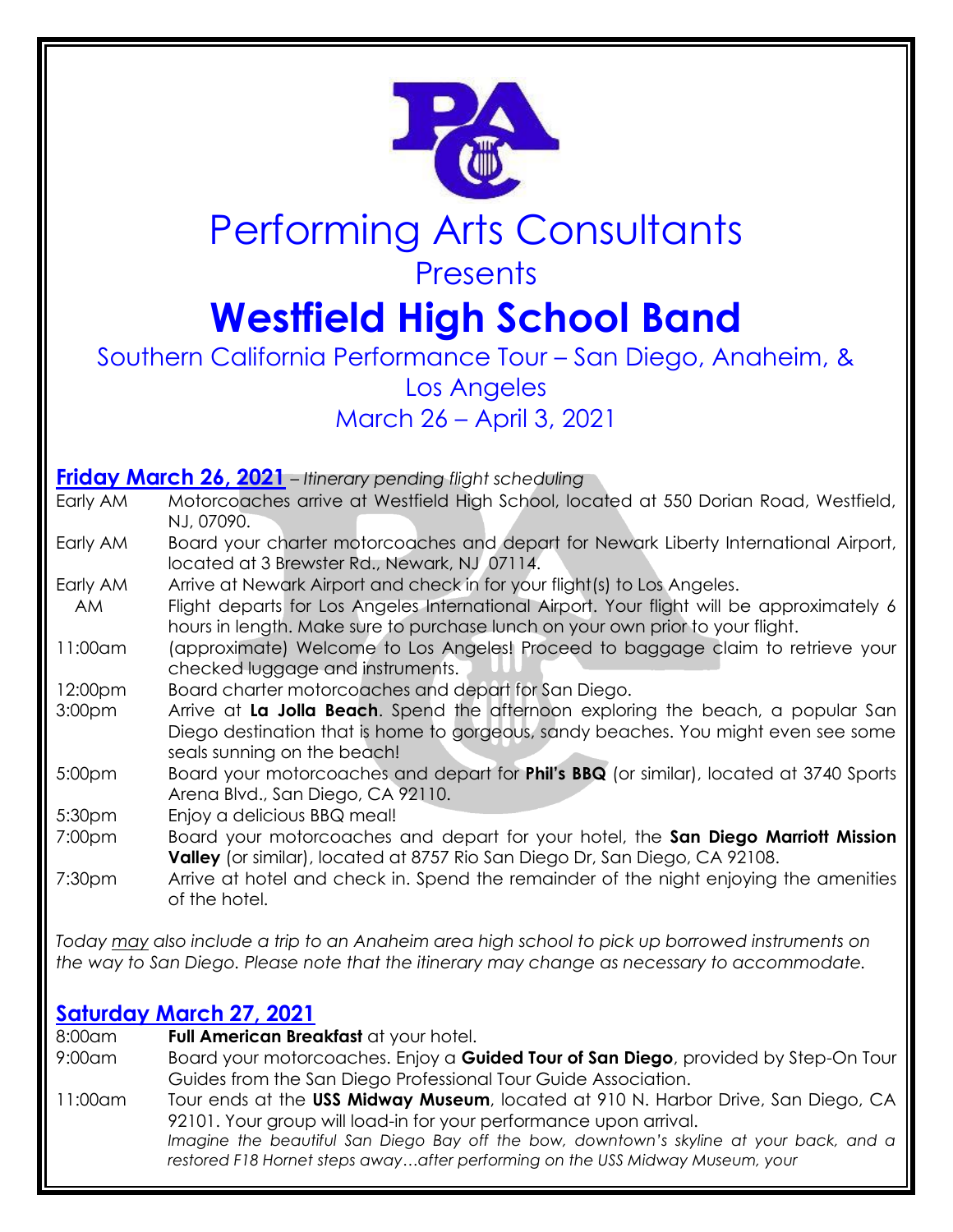# **Saturday March 27, 2021 (con't)**

*band will go home with a memory that is uniquely San Diego. The USS Midway was the first Navy ship too large for the Panama Canal and was the largest ship in the world until 1955. Additionally, the USS Midway Museum is the #1 attraction in San Diego on TripAdvisor and welcomes an average of over 2,000 people per day.*

- 12:00pm **Westfield High School Band Performance on the Bow of the USS Midway** (pending 2021 scheduling).
- 1:00pm Following the performance, the group will receive **Boxed Lunches** and will re-load the motorcoaches. Then, the group will tour the incredible aircraft carrier and museum.
- 4:00pm Board your motorcoaches and depart for your hotel.
- 4:30pm Arrive at your hotel and freshen up for your dinner cruise.
- 6:00pm Board your motorcoaches and depart for Hornblower Cruises, located at 1800 North Harbor Drive, San Diego, CA 92101.
- 6:30pm Boarding begins.
- 7:00pm Depart for your **Hornblower Dinner Cruise** (or similar), complete with DJ entertainment and an unbeatable view of the San Diego skyline!
- 10:00pm The ship returns to the dock. Board your motorcoaches and depart for your hotel.
- 10:15pm Arrive at your hotel.

## **Sunday March 28, 2021**

- 8:00am **Full American Breakfast** at your hotel.
- 9:00am Board your motorcoaches and depart for the San Diego Zoo, located at 2920 Zoo Drive, San Diego, CA 92101.
- 9:15am Visit the world-famous **San Diego Zoo**. Lunch on your own. *The San Diego Zoo is home to more than 3,700 animals of more than 650 species and subspecies. The Zoo was a pioneer in the concept of open-air, cageless exhibits that re-create natural habitats and is one of the few zoos in the world that houses and successfully breeds the giant panda.*
- 2:45pm Board your motorcoaches and depart for the Old Town.
- 3:00pm Arrive in the **Old Town** section of San Diego for a free afternoon of shopping and exploration. *The Old Town is the Birthplace of California, where the first Europeans settled. History is waiting for you!*
- 5:00pm Meet at **Café Coyote** (or similar), located in the heart of the Old Town at 2461 San Diego Ave., San Diego, CA 92110. Enjoy an Authentic Mexican meal at this amazing restaurant, including strolling Mariachi musicians!
- 6:30pm Board your motorcoaches and depart for your evening activity. Tonight, your group will see a **Show** at the **Old Globe Theatre**, attend a **San Diego Padres Baseball Game**, or another fun event! (Pending 2021 scheduling)
- 10:00pm Board your motorcoaches and return to your hotel.
- 10:30pm Arrive at your hotel.

## **Monday March 29, 2021**

- 7:00am **Full American Breakfast** at your hotel. After breakfast, check out of your hotel and load your motorcoaches.
- 8:30am Board your motorcoaches and depart for Disneyland, located at 1313 Disneyland Drive, Anaheim, CA 92802.
- 10:30am Arrive at **Disneyland**. Enjoy all the rides and attractions in this fabulous park. Make sure you take in the three mountains, *Space Mountain, Splash Mountain, and Big Thunder Mountain Railroad!*

Use your **Disney Dining Card** for lunch or dinner in the park.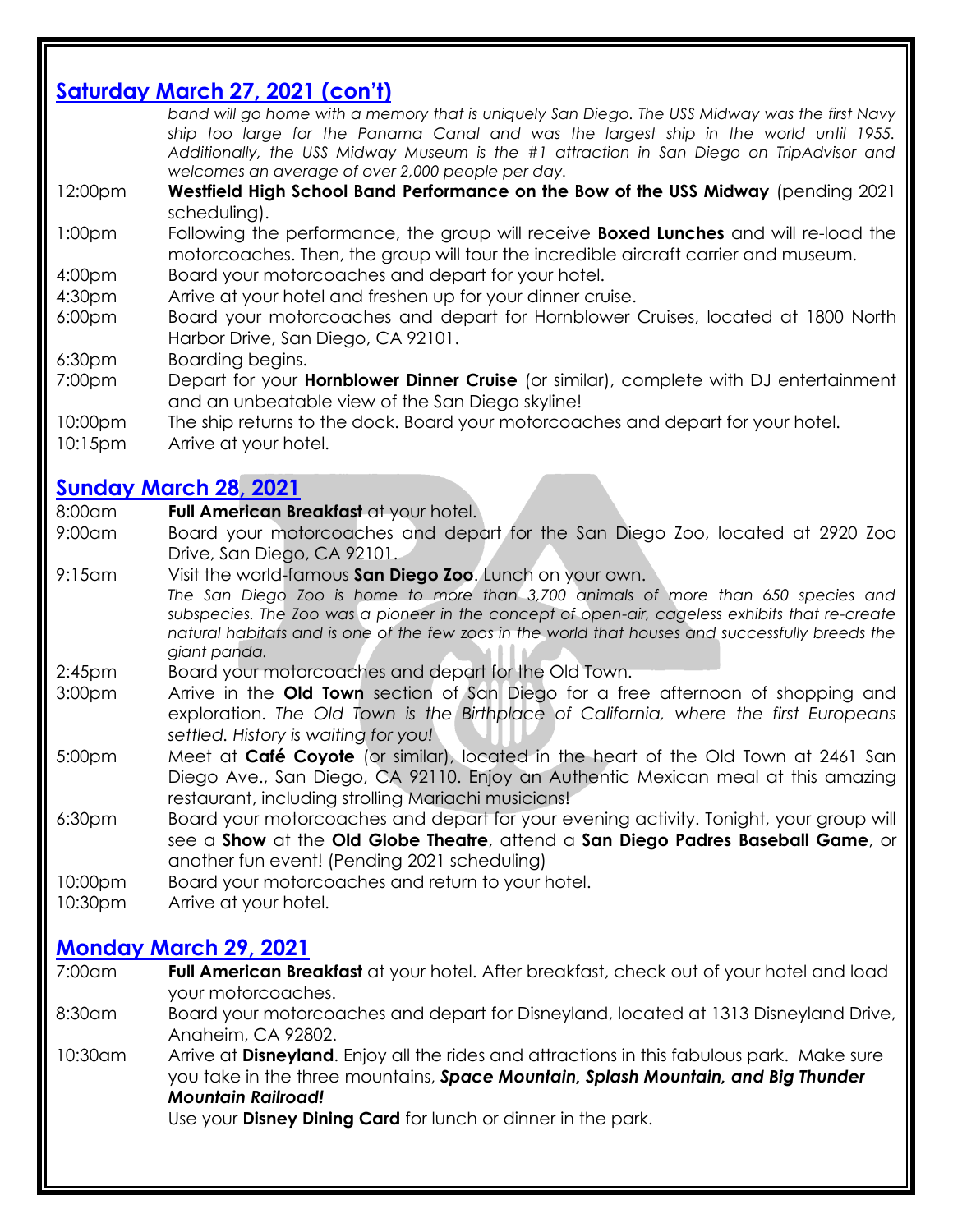# **Monday March 29, 2021 (con't)**

- TBD Concert Band meets their Disneyland Guest Talent Coordinator at the Toontown Entrance inside Disneyland and heads backstage. Locate your motorcoaches backstage and warm up.
- TBD *Concert Band Soundtrack Sessions Workshop* begins! (pending accepted application) Sight-read and record music from Disney films in a simulated film-scoring studio as you learn the *critical role each member of a concert band or orchestra plays in delivering a pitch-perfect performance.*
- TBD Following your workshop, return to Disneyland for the remainder of the day!
- 9:00pm Depending on your workshop time, don't miss *FANTASMIC!* The seating for this show starts two hours before the show. Make sure to get in line early!
- 9:30pm *FIREWORKS* begin! (Check the daily schedule for accurate timing)
- 10:00pm Walk across the street to **The Anaheim Hotel** (or similar), located at 1700 Harbor Blvd. Unload your motorcoaches and check in upon arrival.

## **Tuesday March 30, 2021**

- 7:00am **Full American Breakfast** at your hotel.
- 8:30am Board your motorcoaches and depart for Riverside High School, Arnold O. Beckman High School, or similar.
- 9:30am Arrive at Riverside High School, Arnold O. Beckman High School, or similar for a morning of **Exchange Performances**. Following the performances, enjoy a joint **Pizza Party** (or similar) at the school.
- 12:30pm Board your motorcoaches and depart for the Santa Monica Pier.
- 2:30pm (approximate) Arrive at the World-Famous **Santa Monica Pier**. Spend a free afternoon enjoying the rides, attractions, shopping, and the beach!
- 5:30pm Enjoy a group dinner at **Bubba Gump Shrimp Co.** (or similar), right on the Santa Monica Pier.
- 7:00pm Board your motorcoaches and depart for your hotel.
- 9:00pm (approximate) Arrive at your hotel.

## **Wednesday March 31, 2021**

- 7:15am **Full American Breakfast** at your hotel.
- 8:45am Walk across the street to Disney's California Adventure
- 9:00am Arrive at **Disney's California Adventure**.
	- Make sure to ride the exciting *Radiator Spring Racers*, terrifying **Guardians of the Galaxy – Mission: BREAKOUT!**, and the amazing *Incredicoaster*!

Use your **Disney Dining Card** for lunch or dinner in the park.

- TBD Motorcoach carrying Concert Band performance attire and instruments arrives at the security inspection location located at the corner of Ball Road and West Place.
- TBD Concert Band meets their Disneyland Guest Talent Coordinator at the Red Food Truck inside California Adventure and heads backstage. Locate your motorcoach backstage, change into performance attire, and warm up.
- TBD *Westfield High School Concert Band Performance at the Disneyland California Adventure Park Hollywood Backlot Stage.* (or similar location – pending accepted application)

After the performance, Concert Band students will re-enter Disney's California Adventure park for an afternoon of fun.

10:00pm Walk back to your hotel.

*You might choose to use your Park Hopper Ticket to visit a second park today or enjoy some time shopping in Downtown Disney.*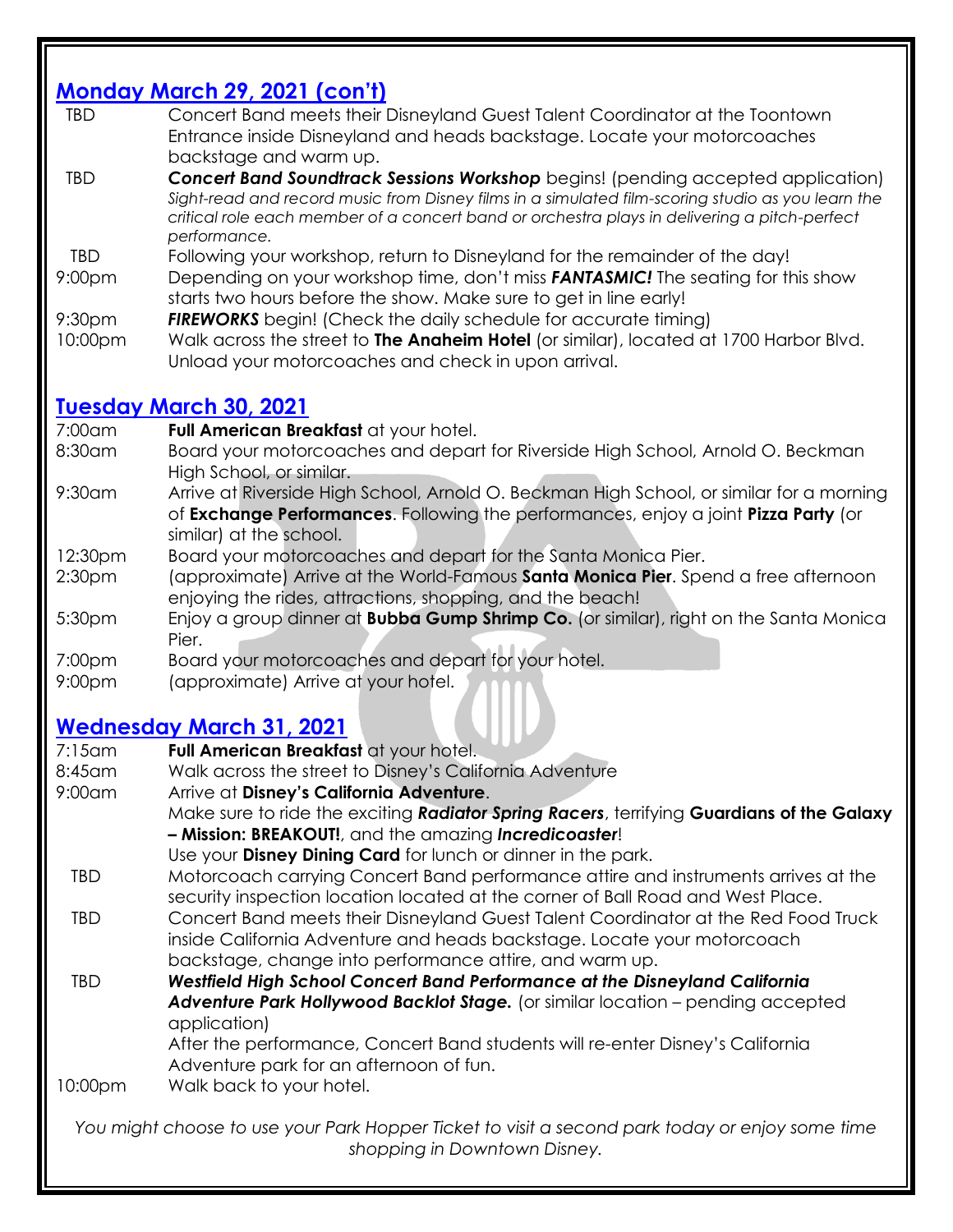| <u><b>Thursday April 1, 2021</b></u> |                                                                                                                                                                                                                                                                                                                                                                                                                                                                                                                                                                                                                                                                                                                                                                                                                                                                                                                                                                                                                                         |  |  |
|--------------------------------------|-----------------------------------------------------------------------------------------------------------------------------------------------------------------------------------------------------------------------------------------------------------------------------------------------------------------------------------------------------------------------------------------------------------------------------------------------------------------------------------------------------------------------------------------------------------------------------------------------------------------------------------------------------------------------------------------------------------------------------------------------------------------------------------------------------------------------------------------------------------------------------------------------------------------------------------------------------------------------------------------------------------------------------------------|--|--|
| 7:30am                               | Full American Breakfast at your hotel. After breakfast, check out of the hotel and load                                                                                                                                                                                                                                                                                                                                                                                                                                                                                                                                                                                                                                                                                                                                                                                                                                                                                                                                                 |  |  |
|                                      | your motorcoaches.                                                                                                                                                                                                                                                                                                                                                                                                                                                                                                                                                                                                                                                                                                                                                                                                                                                                                                                                                                                                                      |  |  |
| $9:00$ am                            | Board your motorcoaches and depart for Hollywood.                                                                                                                                                                                                                                                                                                                                                                                                                                                                                                                                                                                                                                                                                                                                                                                                                                                                                                                                                                                       |  |  |
| 11:00am                              | Welcome to Hollywood! The group will be dropped off at the Hollywood and Highland<br>Center.                                                                                                                                                                                                                                                                                                                                                                                                                                                                                                                                                                                                                                                                                                                                                                                                                                                                                                                                            |  |  |
| 11:30am                              | Your Hollywood Behind-the-Scenes tour begins, provided by Red Line Tours!<br>Every city has its secrets and Hollywood is no exception. Red Line Tours has the perfect product<br>for exploring Hollywood's secrets with our <b>Hollywood Behind-the-Scenes™ Tour</b> what most<br>tours miss. Visit movie locations that starred A-List Celebrities (Julia Roberts, Keanu Reeves,<br>Sandra Bullock, Mark Wahlberg, Charlize Theron, Cameron Diaz, Drew Barrymore and more), visit<br>legendary movie palaces, find your favorite Celebrity's star as we walk the Walk of Fame, view<br>the Hollywood Sign, and visit celebrities' favorite hidden hideaways. Go inside places normally<br>closed to the public. Place your feet onto your favorite celebrity's footprints at the Chinese<br>Theater. Walk the footsteps of the Movie Stars when you visit Awards Walk, home to the<br>Academy Awards. This tour changes Hollywood from ordinary to extra-ordinary!<br>Free time for lunch on your own and shopping following the tour. |  |  |
| Afternoon                            | Enjoy a Disney movie at the historic <b>El Capitan Theatre</b> (pending 2021 scheduling),                                                                                                                                                                                                                                                                                                                                                                                                                                                                                                                                                                                                                                                                                                                                                                                                                                                                                                                                               |  |  |
|                                      | located in the heart of Hollywood.<br>Step into Hollywood's glittering past and be treated to an unparalleled movie-going experience<br>powered by the most advanced cinema innovations at The Walt Disney Studio's premiere<br>cinema. This grand theatre made its debut on May 3, 1926, as "Hollywood's First Home of Spoken<br>Drama," and has been fully restored to its original elegance, boasting a Spanish Colonial exterior<br>and a colorful and lavish East Indian interior.                                                                                                                                                                                                                                                                                                                                                                                                                                                                                                                                                 |  |  |
| 5:00pm                               | Group dinner at Hard Rock Café (or similar), located across the street from El Capitan<br>Theatre.                                                                                                                                                                                                                                                                                                                                                                                                                                                                                                                                                                                                                                                                                                                                                                                                                                                                                                                                      |  |  |
| 6:30pm                               | Board your motorcoaches and depart for the Walt Disney Concert Hall, located at 111<br>South Grand Avenue, Los Angeles, CA 90012.                                                                                                                                                                                                                                                                                                                                                                                                                                                                                                                                                                                                                                                                                                                                                                                                                                                                                                       |  |  |
| 8:00pm                               | Enjoy a concert by the Los Angeles Philharmonic! (pending ticket availability upon<br>request) Tonight's concert, conducted by Gustavo Dudamel and featuring the Los<br>Angeles Master Chorale, includes Pergolesi's Stabat Mater and Verdi's Four Sacred<br>Pieces.                                                                                                                                                                                                                                                                                                                                                                                                                                                                                                                                                                                                                                                                                                                                                                    |  |  |
| 10:00pm                              | Board your motorcoaches and depart for your hotel, the <b>Hilton Los Angeles</b><br>North/Glendale (or similar), located at 100 West Glenoaks Boulevard, Glendale, CA<br>91202.                                                                                                                                                                                                                                                                                                                                                                                                                                                                                                                                                                                                                                                                                                                                                                                                                                                         |  |  |
| 10:30pm                              | Arrive at your hotel and check in.                                                                                                                                                                                                                                                                                                                                                                                                                                                                                                                                                                                                                                                                                                                                                                                                                                                                                                                                                                                                      |  |  |
|                                      |                                                                                                                                                                                                                                                                                                                                                                                                                                                                                                                                                                                                                                                                                                                                                                                                                                                                                                                                                                                                                                         |  |  |
| <u>Friday April 2, 2021</u>          |                                                                                                                                                                                                                                                                                                                                                                                                                                                                                                                                                                                                                                                                                                                                                                                                                                                                                                                                                                                                                                         |  |  |
| 7:00am                               | Full American Breakfast at your hotel.                                                                                                                                                                                                                                                                                                                                                                                                                                                                                                                                                                                                                                                                                                                                                                                                                                                                                                                                                                                                  |  |  |
| 8:30am                               | Board your motorcoaches and depart for the GRAMMY Museum, located at 800 West<br>Olympic Boulevard A245, Los Angeles, CA 90015.                                                                                                                                                                                                                                                                                                                                                                                                                                                                                                                                                                                                                                                                                                                                                                                                                                                                                                         |  |  |
| $9:30$ am                            | Arrive at the GRAMMY Museum at L.A. Live. The Museum will open early as a special<br>treat to allow your group to explore as the only visitors in the Museum!<br>The GRAMMY Museum explores and celebrates the enduring legacies of all forms of music, the<br>creative process, the art and technology of the recording process, and the history of the<br>GRAMMY Awards: the premier recognition of music accomplishment.                                                                                                                                                                                                                                                                                                                                                                                                                                                                                                                                                                                                             |  |  |
| 11:30am                              | Your Introduction to Music Production workshop begins at the GRAMMY Museum.<br>(pending 2021 scheduling).                                                                                                                                                                                                                                                                                                                                                                                                                                                                                                                                                                                                                                                                                                                                                                                                                                                                                                                               |  |  |
| 12:15 <sub>pm</sub>                  | Workshop ends. <b>Boxed Lunches</b> will be provided for the group for lunch in Microsoft<br>Square or on the roof of the GRAMMY Museum.                                                                                                                                                                                                                                                                                                                                                                                                                                                                                                                                                                                                                                                                                                                                                                                                                                                                                                |  |  |
| 1:30 <sub>pm</sub>                   | Board your motorcoaches and depart for the UCLA Herb Alpert School of Music,<br>located at 445 Charles E Young Drive South, Los Angeles, CA 90095.                                                                                                                                                                                                                                                                                                                                                                                                                                                                                                                                                                                                                                                                                                                                                                                                                                                                                      |  |  |

2:15pm Arrive at UCLA. Unload your motorcoaches and warm up for your clinic.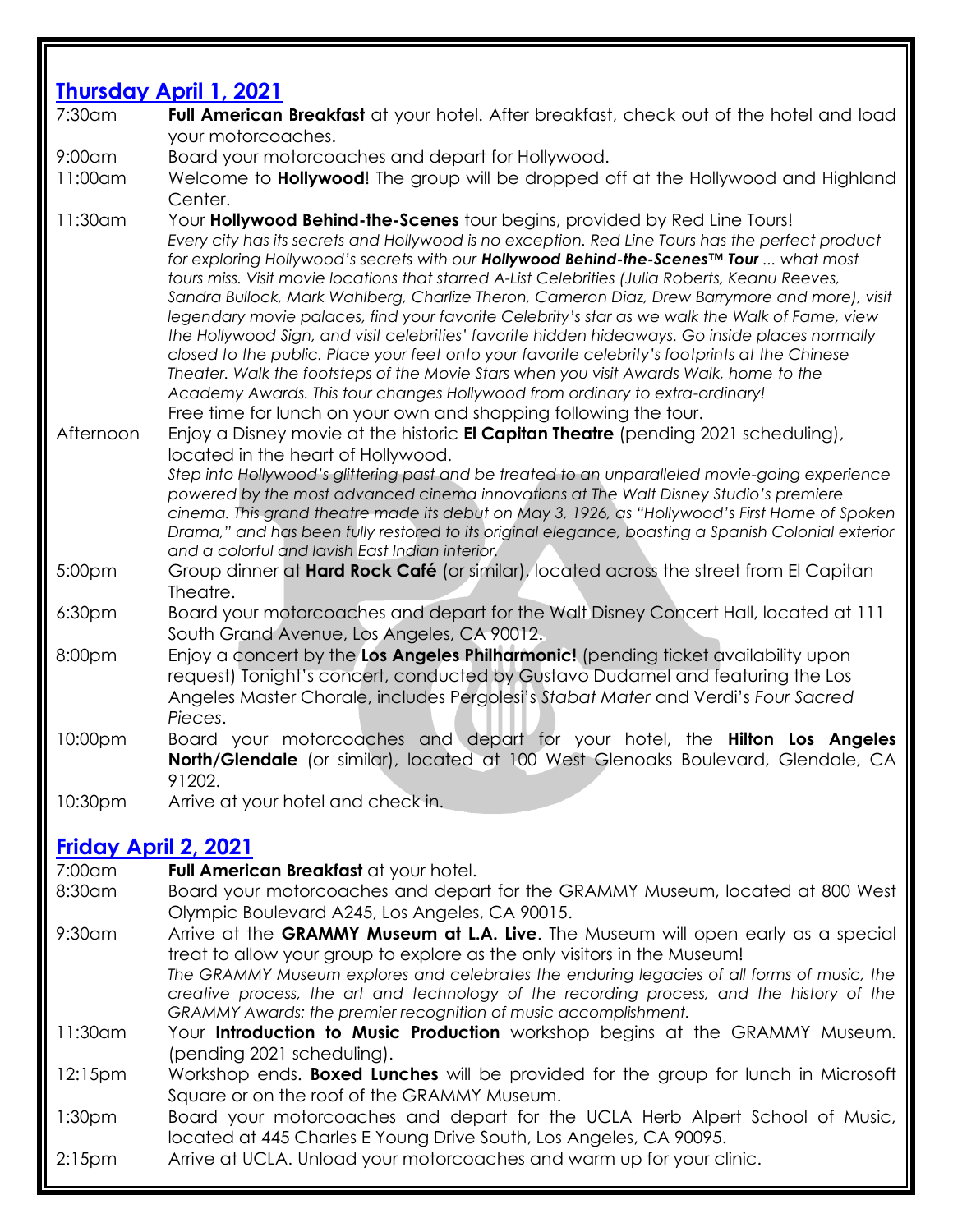## **Friday April 2, 2021 (con't)**

3:00pm **Concert Band Clinic** with **Dr. Travis Cross** begins. (pending 2021 scheduling)

4:00pm Clinic ends. Board your motorcoaches and depart for Buca di Beppo, located at 6333 W 3rd St, Los Angeles, CA 90036.

- 5:15pm Group dinner at **Buca di Beppo** (or similar). Enjoy a family style Italian meal!
- 6:45pm Board your motorcoaches and depart for Griffith Observatory, located at 2800 E. Observatory Road, Los Angeles, CA 90027.
- 7:30pm Arrive at **Griffith Observatory** to watch the sunset over the Los Angeles skyline.
- 9:00pm Board your motorcoaches and depart for your hotel.
- 9:30pm Arrive at your hotel.

## **Saturday April 3, 2021**

- AM **Full American Breakfast** at your hotel. After breakfast, check out of the hotel, and load your motorcoaches.
- AM Board your motorcoaches and depart for Los Angeles International Airport.
- AM Arrive at Los Angeles International Airport and check in for your flight home.
- AM Your flight(s) departs LAX for Newark Liberty International Airport.
- PM Your flight(s) land in Newark. Proceed to baggage claim to pick up your checked luggage and instruments.
- PM Board your motorcoaches and depart for Westfield High School.
- PM Welcome home!

*Happy Memories* 

*…And thank you for once again traveling with* 

*Performing Arts Consultants!!!*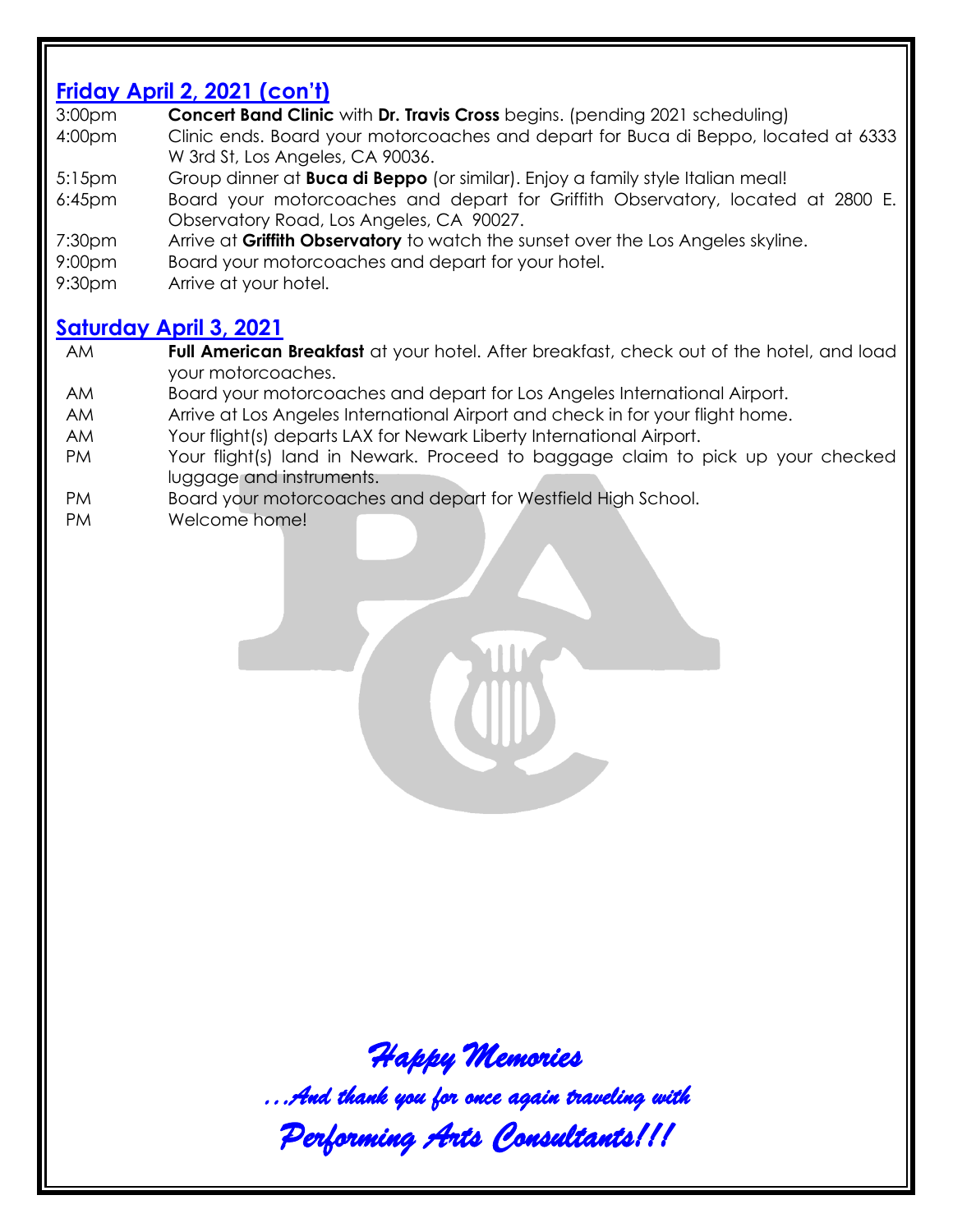# **Your 2021 Southern California Performance Tour Package includes:**

- ♫ 3 Nights' Hotel Accommodations at the **San Diego Marriott Mission Valley** (or similar)
- ♫ 3 Nights' Hotel Accommodations at **The Anaheim Hotel** (or similar)
- ♫ 2 Nights' Hotel Accommodations at the **Hilton Los Angeles North/Glendale** (or similar)
- ♫ **Full American Breakfast** for every overnight stay
- ♫ Dinner at **Phil's BBQ** (or similar)
- ♫ 2-hour **Guided Tour of San Diego**
- ♫ Admission to the **USS Midway Museum**
	- ♫ **Concert Band Performance** on the USS Midway (pending 2021 scheduling)
	- ♫ **Boxed Lunch** on the USS Midway
- ♫ DJ/Dinner Cruise provided by **Hornblower Cruises** (or similar)
- ♫ Admission to the **San Diego Zoo**
- ♫ Dinner and Strolling Mariachi Music at **Café Coyote** (or similar)
- ♫ Admission to a Show at the **Old Globe Theatre**, a **San Diego Padres** Game, or similar
- ♫ 2 Day Park Hopper Admission for **Disneyland and Disney's California Adventure**
	- ♫ **Disney Performance for Concert Band** (pending accepted application)
	- ♫ **Concert Band Soundtrack Sessions Workshop** (pending accepted application)
	- ♫ 2 **\$20 Disney Dining Cards** for Lunch or Dinner in the Parks
- ♫ **Exchange Performance** at a Local High School, including a **Pizza Party** (or similar)
- ♫ Dinner at **Bubba Gump Shrimp Co.** (or similar)
- ♫ **Hollywood Behind-the-Scenes Tour**
- ♫ Admission to a **Movie at the El Capitan Theatre** (pending 2021 scheduling)
- ♫ Admission to a **Los Angeles Philharmonic Concert** (pending ticket availability upon request)
- ♫ Dinner at **Hard Rock Café** (or similar)
- ♫ Admission to the **GRAMMY Museum at L.A. Live**
	- ♫ **Introduction to Music Production Workshop** (pending 2021 scheduling)
	- ♫ **Boxed Lunches** following the Workshop
- ♫ **Concert Band Clinic** with **Dr. Travis Cross** (pending 2021 scheduling)
- ♫ Dinner at **Buca di Beppo** (or similar)
- ♫ Charter Motorcoach Transportation as per the Itinerary
- ♫ **Estimated** Roundtrip Airfare for Every Traveler (based on \$600.00 per person)
- ♫ \$2,000.00 Total (not per person) of Funds Towards Borrowed/Rented Instruments
- ♫ Performing Arts Consultants Tour Escort
- ♫ Keepsake Souvenir DVD
- ♫ Director's Manual and Gift
- ♫ 1 free Adult Package in Double Occupancy for Every 20 Paying Passengers, including Estimated Airfare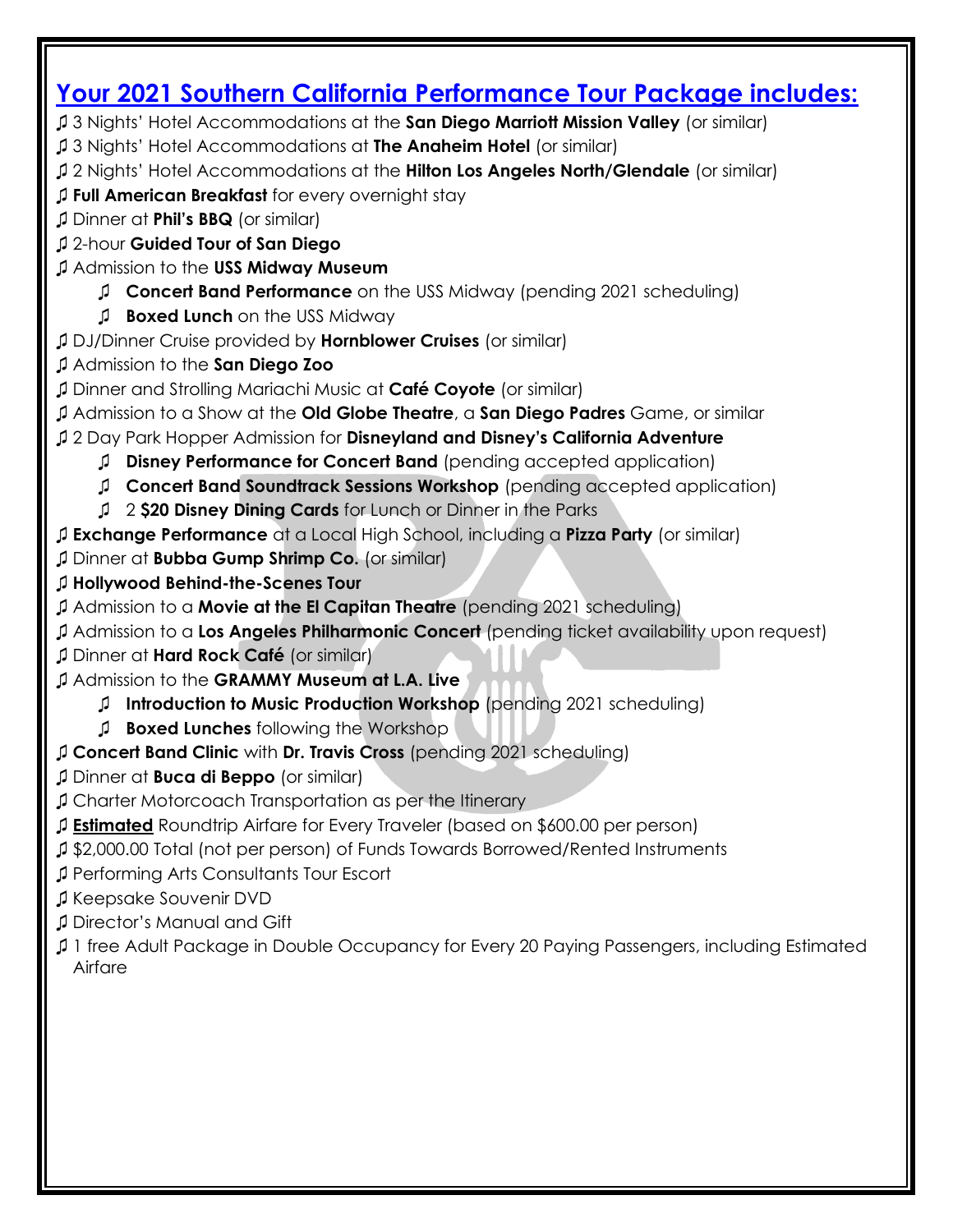| <b>Tour Pricing Per Person</b>                                                                                      |                    |                    |  |  |
|---------------------------------------------------------------------------------------------------------------------|--------------------|--------------------|--|--|
| <b>Based on 100 Travelers</b>                                                                                       |                    |                    |  |  |
| $$2,455.00$ per person quad occupancy                                                                               |                    |                    |  |  |
| Should you have fewer than four persons per hotel room the following price(s) will be<br>charged for those persons: |                    |                    |  |  |
| Triple: \$2,579.00                                                                                                  | Double: \$2,835.00 | Single: \$3,585.00 |  |  |
| <b>Based on 80 Travelers</b>                                                                                        |                    |                    |  |  |
| \$2,565.00 per person quad occupancy                                                                                |                    |                    |  |  |
| Should you have fewer than four persons per hotel room the following price(s) will be<br>charged for those persons: |                    |                    |  |  |
| Triple: \$2,689.00                                                                                                  | Double: \$2,939.00 | Single: \$3,695.00 |  |  |
| <b>Based on 60 Travelers</b>                                                                                        |                    |                    |  |  |
| \$2,729.00 per person quad occupancy                                                                                |                    |                    |  |  |
| Should you have fewer than four persons per hotel room the following price(s) will be<br>charged for those persons: |                    |                    |  |  |
| Triple: \$2,855.00                                                                                                  | Double: \$3,105.00 | Single: \$3,859.00 |  |  |
| <b>Rental Instruments &amp; Transportation</b>                                                                      |                    |                    |  |  |

#### **RENTAL INSTRUMENTS:**

Performing Arts Consultants may be able to arrange for instruments to be rented in the Los Angeles Area or borrowed from a local High School if a donation is made to the aforementioned school's band program. **\$2,000.00** is planned into the package pricing for donation/rental purposes. **If the cost of rental/borrowed instruments (namely, large percussion for the USS Midway Performance) exceeds this amount, additional funds will be due.**

#### **AIR TRANSPORTATION:**

Actual group airfare rates are not available until 11 months prior to your trip. Our airfare **estimate** for your itinerary is **\$600.00 per person**. This price **does not** include fees for checked luggage or instruments. This estimated cost is included in the package pricing. **If actual airfare ends up being more than the aforementioned rate, package pricing will increase.**